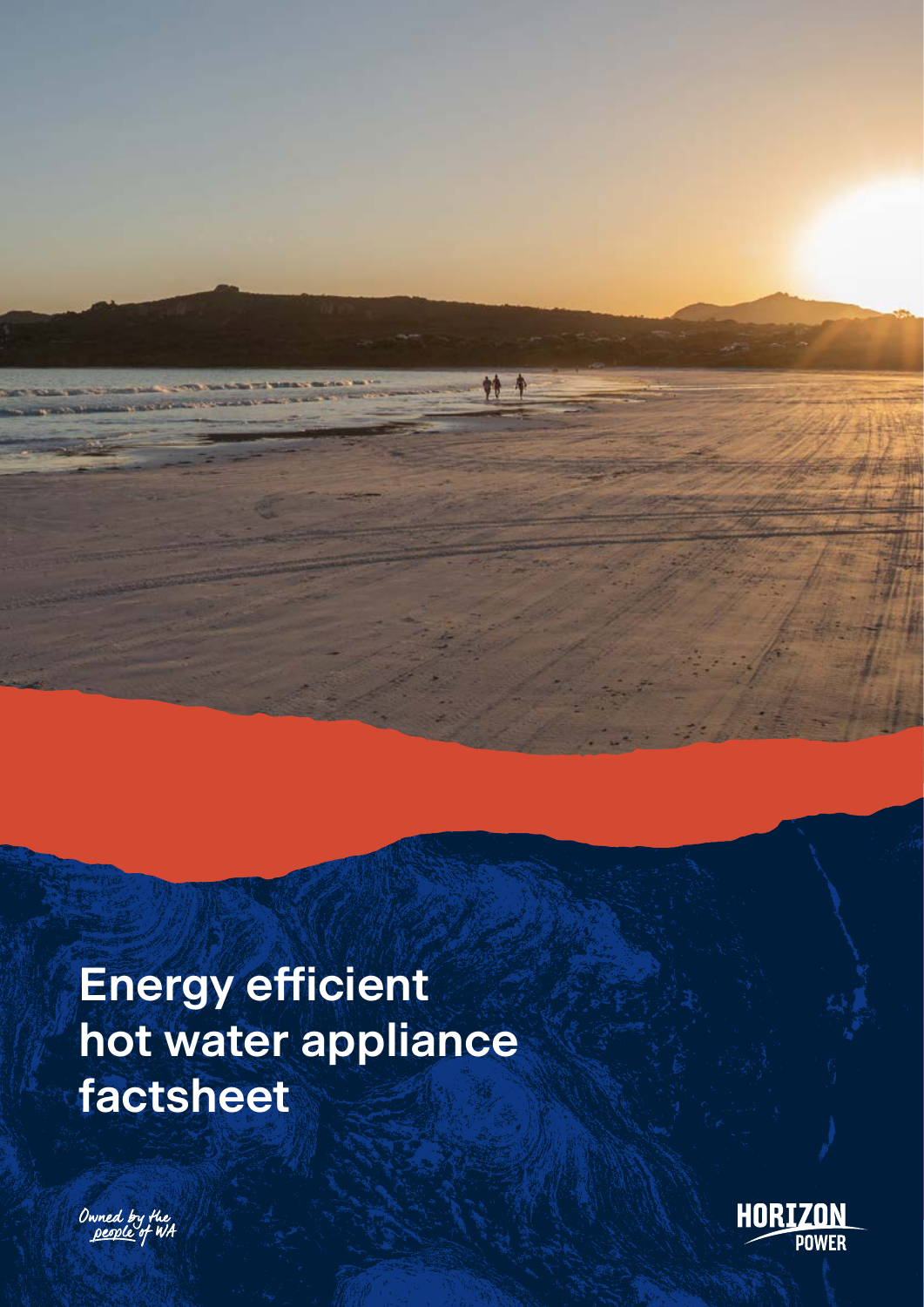## **Hot water appliance factsheet**

Water heating accounts for the second largest energy use category in Australian homes, ranging from 15% to 27%<sup>1</sup> of total household energy use. Many households in Esperance use either a natural gas storage tank hot water system or an instantaneous hot water system which can be replaced with an energy efficient heat pump hot water system or a solar thermal heating system with an electric booster.

Heat pump hot water systems offer operating efficiencies between 250% to 400% compared to natural gas hot water systems which usually operate at 75%<sup>2</sup> efficiency. The high working efficiency of the heat pump technology can significantly decrease your household energy bills.

Another option you may be considering is a solar thermal system with an electric booster. Solar thermal hot water systems rely on the sun, and require an electric booster element to ensure hot water is provided during low sunlight days. Esperance is located in climate zone 5, one of the coolest climate zones in Australia and therefore solar thermal systems in this region will rely heavily on the booster element. Reliance on the electric booster element makes this technology less energy efficient than the heat pump hot water system technology, and results in higher electricity costs.

## **Technology overview**

The most energy efficient hot water technology is a heat pump hot water system. A heat pump hot water system consists of four key units:

- 1. an evaporator
- 2. compressor
- 3. condenser
- 4. an expansion valve.

Instead of using electricity to heat water, a heat pump absorbs thermal energy (heat) from the surrounding air using refrigerant gas. By utilising a refrigerant's thermal properties, heat pumps only use 30% of the electricity compared to an electric element hot water system.

A heat pump's performance depends on the climate in which it operates. Heat pumps work best in climates that stay above 0ºC year-round, making Esperance the ideal climate for heat pump technology. According to the Bureau of Meteorology, ambient temperatures have not dropped below 0°C since 1971 and heat pump technology has an operating range of -5ºC to 42ºC.

Previously, heat pump technology was not considered appropriate for Esperance due to the town's water having high concentrations of calcium and magnesium salts. This is known as 'hard water' and can lead to a build-up of lime scale on hot water system components, resulting in the system working harder to heat water or reducing the system's lifespan. However, there are now commercially available heat pump hot water systems designed for hard water conditions. These hot water storage tanks have been lined with a special enamel such as vitreous enamel, which protects against scale build-up.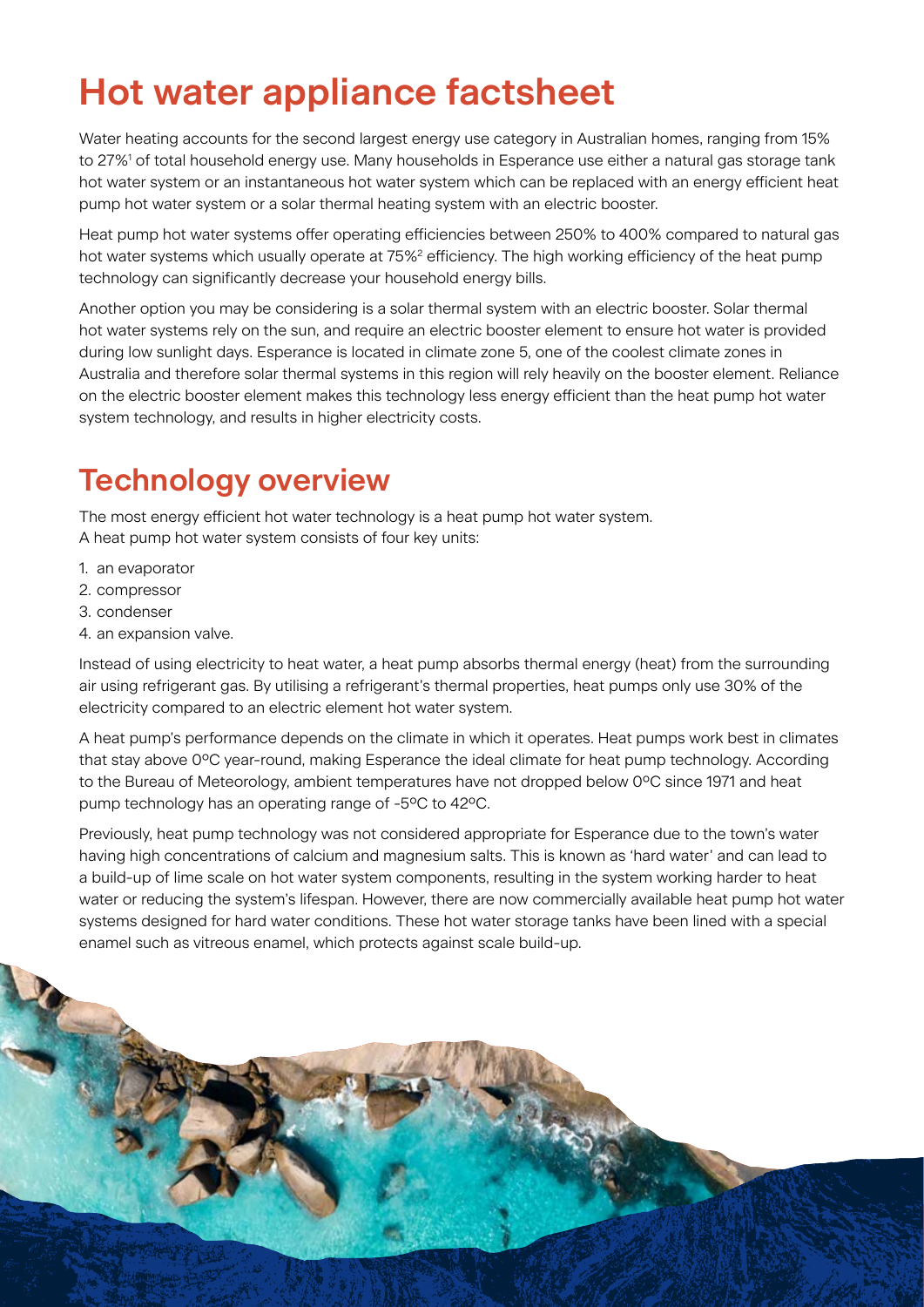### **LPG versus electric equivalent appliance**

When choosing between converting a natural gas appliance to electric or LPG, consumers will often have a preference based on familiarity with an appliance type and previous user experiences, but you should also consider the energy efficiency, bill impact and operational benefits. When reviewing your options, you should also consider advancements in technology. Modern, electrically powered appliances can often deliver the same or improved user experience compared to a gas equivalent. Table 1 summarises an electrical equivalent hot water system and user benefits compared to a gas equivalent.

#### **Table 1: Most efficient appliance quick facts**

| <b>LPG</b><br>appliance             | <b>Electric</b><br>equivalent | <b>Electrification benefits</b>                                                                                                                                                                                                          |
|-------------------------------------|-------------------------------|------------------------------------------------------------------------------------------------------------------------------------------------------------------------------------------------------------------------------------------|
| LPG storage<br>tank water<br>heater | Hot water<br>heat pump        | <b>Efficiency:</b> roughly 250% to 400% efficiency, compared to a<br>maximum 75% efficiency <sup>2</sup> of a traditional gas hot water system<br>• Performance: no change in water supply compared to a natural gas<br>hot water system |

When considering electric appliances, you should also consider other factors, such as energy bill savings, only having a single supply charge (not paying a supply charge for both LPG bottle and electricity connections), safety, and air quality.

#### **Table 2: Comparative annual costs of LPG and electric hot water systems**

| <b>Appliance</b>                    | <b>Annual cost</b> | <b>Savings compared to LPG</b> |
|-------------------------------------|--------------------|--------------------------------|
| LPG storage water heater            | \$1,235            | N/A                            |
| Hot water heat pump                 | \$361              | \$874                          |
| Solar thermal with electric booster | \$877              | \$358                          |

\*The above comparison considers a medium household of 3-4 people; higher savings are expected for larger households.

\*\*Costs are based on the average cost of a 45kg LPG tank from local Esperance suppliers, and the average household electricity A2 tariff in Esperance as of 31st March 2022.

<sup>1</sup> Commonwealth of Australia, Hot water systems, < www.energy.gov.au/households/hot-water-systems >

<sup>2</sup> NSW Now, Energy Saver, < www.environment.nsw.gov.au/resources/business/CogenerationFeasibilityGuide.pdf >